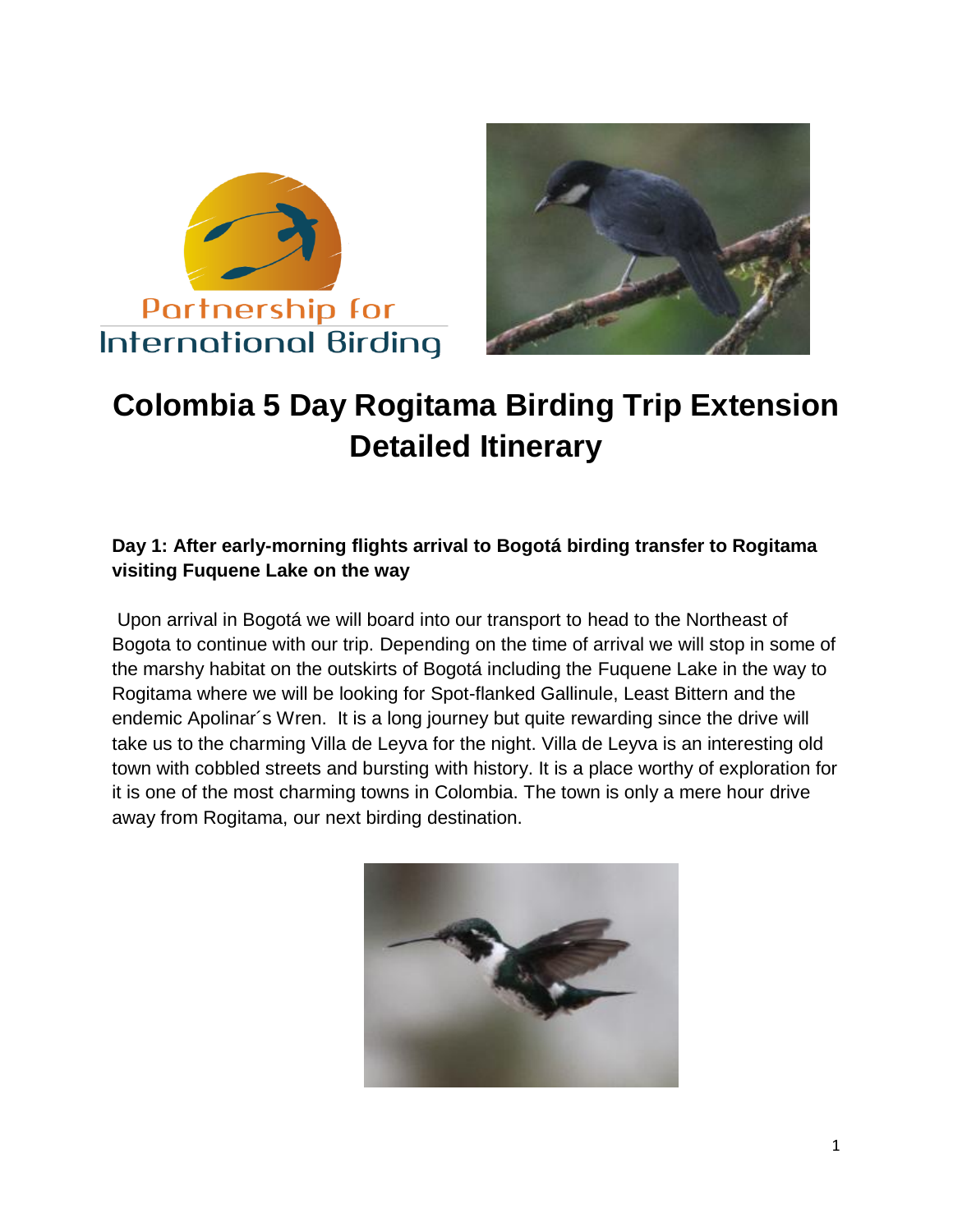

#### **Day 2: AM birding in Rogitama and late morning drive to Soatá**

Rogitama is an environment friendly, farm which is the home of many notable species including Noble Snipe, the endemic Black Inca, the uncommon Lazuline Sabrewing, Green and Sparkling Violet-ear, the nearly endemic Short-tailed Emerald, the rare and local Golden-bellied Starfrontlet, Tyrian Metaltail, Yellow-breasted Brush Finch, the endemic Matorral (Pale-bellied) Tapaculo, Grassland Yellow-finch, Yellow-backed Oriole and Andean Siskin; at times and very sporadically the Mountain Grackle might also show up here. After a rewarding birding in Rogitama we will have a long drive to the town of Soatá for the night.



#### **Day 3: AM birding in Soatá to visit vast expands of Oak forest and afternoon return to Soatá to explore the dry habitat near the town**

Today we will start very early in the morning to drive to big remnant patches of Oak forest above the town of Soatá; explore the forested hills above the village to look for the endemic Mountain Grackle, along with several other species, such as Bronze-tailed Thornbill, Rusty-faced Parrot, Rufous-browed Conebill, Moustached Brush-Finch and Golden-fronted Whitestart. Later on the day we will descend one more time to Soatá to